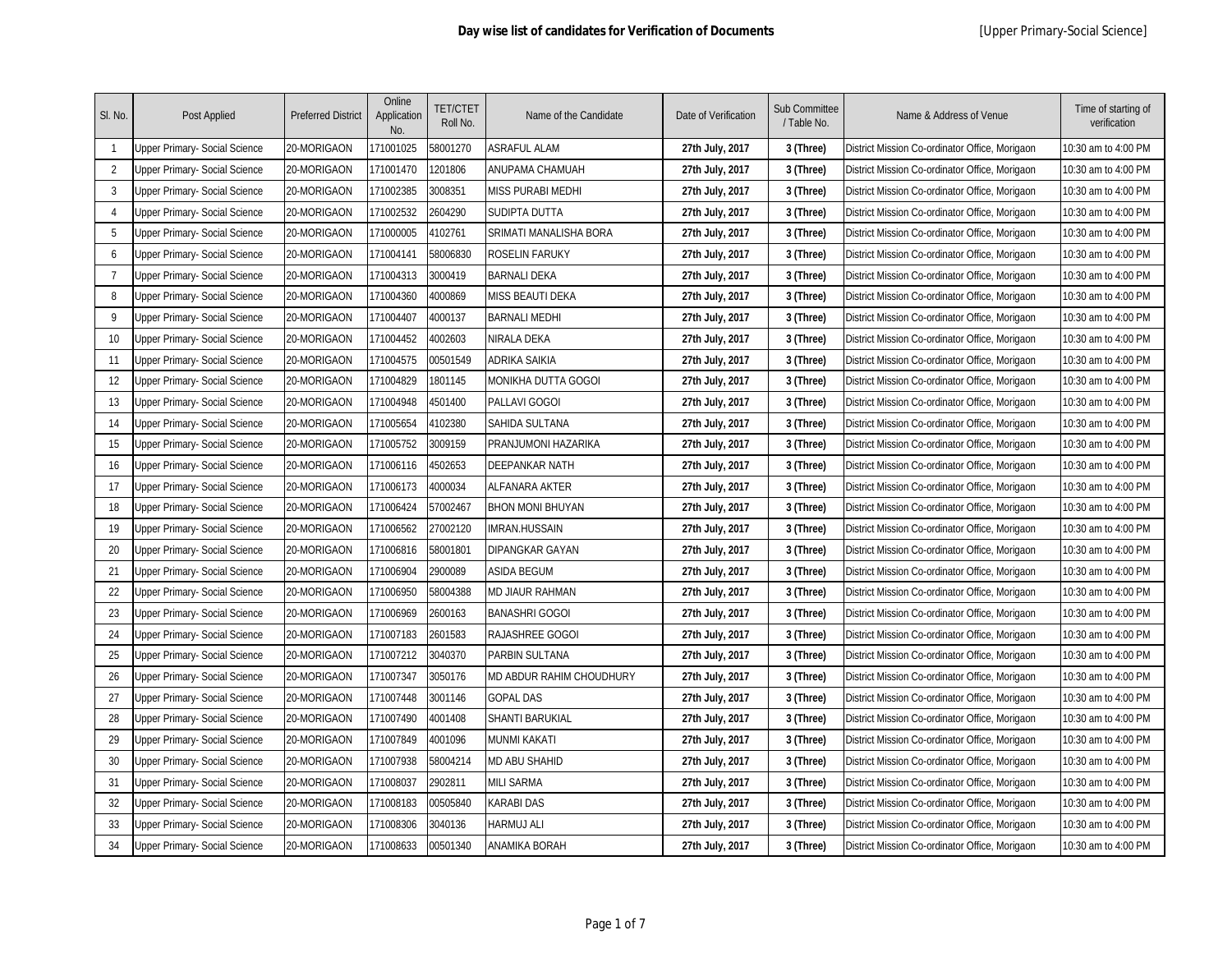| SI. No. | Post Applied                         | <b>Preferred District</b> | Online<br>Application<br>No. | <b>TET/CTET</b><br>Roll No. | Name of the Candidate   | Date of Verification | <b>Sub Committee</b><br>/ Table No. | Name & Address of Venue                        | Time of starting of<br>verification |
|---------|--------------------------------------|---------------------------|------------------------------|-----------------------------|-------------------------|----------------------|-------------------------------------|------------------------------------------------|-------------------------------------|
| 35      | <b>Jpper Primary- Social Science</b> | 20-MORIGAON               | 171008775                    | 58006025                    | <b>OBAIDUL ISLAM</b>    | 27th July, 2017      | 3 (Three)                           | District Mission Co-ordinator Office, Morigaon | 10:30 am to 4:00 PM                 |
| 36      | Jpper Primary- Social Science        | 20-MORIGAON               | 171008880                    | 58000269                    | <b>ABU SHAMA</b>        | 27th July, 2017      | 3 (Three)                           | District Mission Co-ordinator Office, Morigaon | 10:30 am to 4:00 PM                 |
| 37      | <b>Jpper Primary- Social Science</b> | 20-MORIGAON               | 171008899                    | 58005394                    | <b>MUZAHIDUL ISLAM</b>  | 27th July, 2017      | 3 (Three)                           | District Mission Co-ordinator Office, Morigaon | 10:30 am to 4:00 PM                 |
| 38      | Jpper Primary- Social Science        | 20-MORIGAON               | 171009214                    | 1001061                     | PARAMI PROBHA DEVI      | 27th July, 2017      | 3 (Three)                           | District Mission Co-ordinator Office, Morigaon | 10:30 am to 4:00 PM                 |
| 39      | Jpper Primary- Social Science        | 20-MORIGAON               | 171009244                    | 1102384                     | SAJIDA BEGUM            | 27th July, 2017      | 3 (Three)                           | District Mission Co-ordinator Office, Morigaon | 10:30 am to 4:00 PM                 |
| 40      | Jpper Primary- Social Science        | 20-MORIGAON               | 171009355                    | 1100929                     | <b>MANASHI HAZARIKA</b> | 27th July, 2017      | 3 (Three)                           | District Mission Co-ordinator Office, Morigaon | 10:30 am to 4:00 PM                 |
| 41      | Jpper Primary- Social Science        | 20-MORIGAON               | 171009382                    | 58005218                    | MUKUNDA MADHAB MEDHI    | 27th July, 2017      | 3 (Three)                           | District Mission Co-ordinator Office, Morigaon | 10:30 am to 4:00 PM                 |
| 42      | Jpper Primary- Social Science        | 20-MORIGAON               | 171009723                    | 3050207                     | KALI MULLAH             | 27th July, 2017      | 3 (Three)                           | District Mission Co-ordinator Office, Morigaon | 10:30 am to 4:00 PM                 |
| 43      | Jpper Primary- Social Science        | 20-MORIGAON               | 171009760                    | 1801156                     | SUMI KALITA             | 27th July, 2017      | 3 (Three)                           | District Mission Co-ordinator Office, Morigaon | 10:30 am to 4:00 PM                 |
| 44      | Jpper Primary- Social Science        | 20-MORIGAON               | 171010154                    | 3000283                     | <b>ARUP BARUAH</b>      | 27th July, 2017      | 3 (Three)                           | District Mission Co-ordinator Office, Morigaon | 10:30 am to 4:00 PM                 |
| 45      | Jpper Primary- Social Science        | 20-MORIGAON               | 171010617                    | 1002989                     | SRIMATI RUNUMI DAS      | 27th July, 2017      | 3 (Three)                           | District Mission Co-ordinator Office, Morigaon | 10:30 am to 4:00 PM                 |
| 46      | Jpper Primary- Social Science        | 20-MORIGAON               | 171010721                    | 54003631                    | <b>OMAR ALI</b>         | 27th July, 2017      | 3 (Three)                           | District Mission Co-ordinator Office, Morigaon | 10:30 am to 4:00 PM                 |
| 47      | Jpper Primary- Social Science        | 20-MORIGAON               | 171011029                    | 3030790                     | SARADA GAUTAM           | 27th July, 2017      | 3 (Three)                           | District Mission Co-ordinator Office, Morigaon | 10:30 am to 4:00 PM                 |
| 48      | Jpper Primary- Social Science        | 20-MORIGAON               | 171011557                    | 58003064                    | JAINAL ABDIN            | 27th July, 2017      | 3 (Three)                           | District Mission Co-ordinator Office, Morigaon | 10:30 am to 4:00 PM                 |
| 49      | Jpper Primary- Social Science        | 20-MORIGAON               | 171012098                    | 3003090                     | PINKY DUTTA             | 27th July, 2017      | 3 (Three)                           | District Mission Co-ordinator Office, Morigaon | 10:30 am to 4:00 PM                 |
| 50      | Jpper Primary- Social Science        | 20-MORIGAON               | 171012402                    | 1000607                     | MD AMIRUL HUSSAIN       | 27th July, 2017      | 3 (Three)                           | District Mission Co-ordinator Office, Morigaon | 10:30 am to 4:00 PM                 |
| 51      | Jpper Primary- Social Science        | 20-MORIGAON               | 171012423                    | 1001261                     | RAJESWAR BHUYAN         | 27th July, 2017      | 3 (Three)                           | District Mission Co-ordinator Office, Morigaon | 10:30 am to 4:00 PM                 |
| 52      | Jpper Primary- Social Science        | 20-MORIGAON               | 171012576                    | 1600349                     | MISS SHALMEE HAQUE      | 27th July, 2017      | 3 (Three)                           | District Mission Co-ordinator Office, Morigaon | 10:30 am to 4:00 PM                 |
| 53      | Jpper Primary- Social Science        | 20-MORIGAON               | 171012579                    | 00504703                    | <b>BASANTI DEVI</b>     | 27th July, 2017      | 3 (Three)                           | District Mission Co-ordinator Office, Morigaon | 10:30 am to 4:00 PM                 |
| 54      | <b>Jpper Primary- Social Science</b> | 20-MORIGAON               | 171012789                    | 4001141                     | NILAKSHI BHARALI        | 27th July, 2017      | 3 (Three)                           | District Mission Co-ordinator Office, Morigaon | 10:30 am to 4:00 PM                 |
| 55      | Jpper Primary- Social Science        | 20-MORIGAON               | 171012986                    | 57013577                    | SULTANA NAZMA BEGUM     | 27th July, 2017      | 3 (Three)                           | District Mission Co-ordinator Office, Morigaon | 10:30 am to 4:00 PM                 |
| 56      | Jpper Primary- Social Science        | 20-MORIGAON               | 171013123                    | 3001487                     | JUNAMONI MEDHI          | 27th July, 2017      | 3 (Three)                           | District Mission Co-ordinator Office, Morigaon | 10:30 am to 4:00 PM                 |
| 57      | Jpper Primary- Social Science        | 20-MORIGAON               | 171013349                    | 1001275                     | RANJIT RAJKHOWA         | 27th July, 2017      | 3 (Three)                           | District Mission Co-ordinator Office, Morigaon | 10:30 am to 4:00 PM                 |
| 58      | <b>Jpper Primary- Social Science</b> | 20-MORIGAON               | 171013538                    | 1000439                     | JYOTI PRAVA DEVI        | 27th July, 2017      | 3 (Three)                           | District Mission Co-ordinator Office, Morigaon | 10:30 am to 4:00 PM                 |
| 59      | Jpper Primary- Social Science        | 20-MORIGAON               | 171013620                    | 00502996                    | <b>RAKIB HUSSAIN</b>    | 27th July, 2017      | 3 (Three)                           | District Mission Co-ordinator Office, Morigaon | 10:30 am to 4:00 PM                 |
| 60      | Jpper Primary- Social Science        | 20-MORIGAON               | 171013817                    | 1803111                     | CHITRA KAMAL BURAGOHAIN | 27th July, 2017      | 3 (Three)                           | District Mission Co-ordinator Office, Morigaon | 10:30 am to 4:00 PM                 |
| 61      | Jpper Primary- Social Science        | 20-MORIGAON               | 171014255                    | 58004275                    | MD ATIQUL ISLAM         | 27th July, 2017      | 3 (Three)                           | District Mission Co-ordinator Office, Morigaon | 10:30 am to 4:00 PM                 |
| 62      | Jpper Primary- Social Science        | 20-MORIGAON               | 171014406                    | 1002590                     | <b>MUKTAR HUSSAIN</b>   | 27th July, 2017      | 3 (Three)                           | District Mission Co-ordinator Office, Morigaon | 10:30 am to 4:00 PM                 |
| 63      | Jpper Primary- Social Science        | 20-MORIGAON               | 171014723                    | 3050203                     | HURMUZ ALI              | 27th July, 2017      | 3 (Three)                           | District Mission Co-ordinator Office, Morigaon | 10:30 am to 4:00 PM                 |
| 64      | Jpper Primary- Social Science        | 20-MORIGAON               | 171015186                    | 3001637                     | KAMAL KR CHETRY         | 27th July, 2017      | 3 (Three)                           | District Mission Co-ordinator Office, Morigaon | 10:30 am to 4:00 PM                 |
| 65      | Jpper Primary- Social Science        | 20-MORIGAON               | 171015422                    | 3005384                     | SHYAM SUBBA             | 27th July, 2017      | 3 (Three)                           | District Mission Co-ordinator Office, Morigaon | 10:30 am to 4:00 PM                 |
| 66      | Jpper Primary- Social Science        | 20-MORIGAON               | 171015733                    | 4101751                     | RASHIDA BEGUM           | 27th July, 2017      | 3 (Three)                           | District Mission Co-ordinator Office, Morigaon | 10:30 am to 4:00 PM                 |
| 67      | <b>Jpper Primary- Social Science</b> | 20-MORIGAON               | 171016209                    | 00507503                    | MUSTAFA AHMED           | 27th July, 2017      | 3 (Three)                           | District Mission Co-ordinator Office, Morigaon | 10:30 am to 4:00 PM                 |
| 68      | Upper Primary- Social Science        | 20-MORIGAON               | 171016485                    | 5602442                     | SHOBHA RANI TALUKDAR    | 27th July, 2017      | 3 (Three)                           | District Mission Co-ordinator Office, Morigaon | 10:30 am to 4:00 PM                 |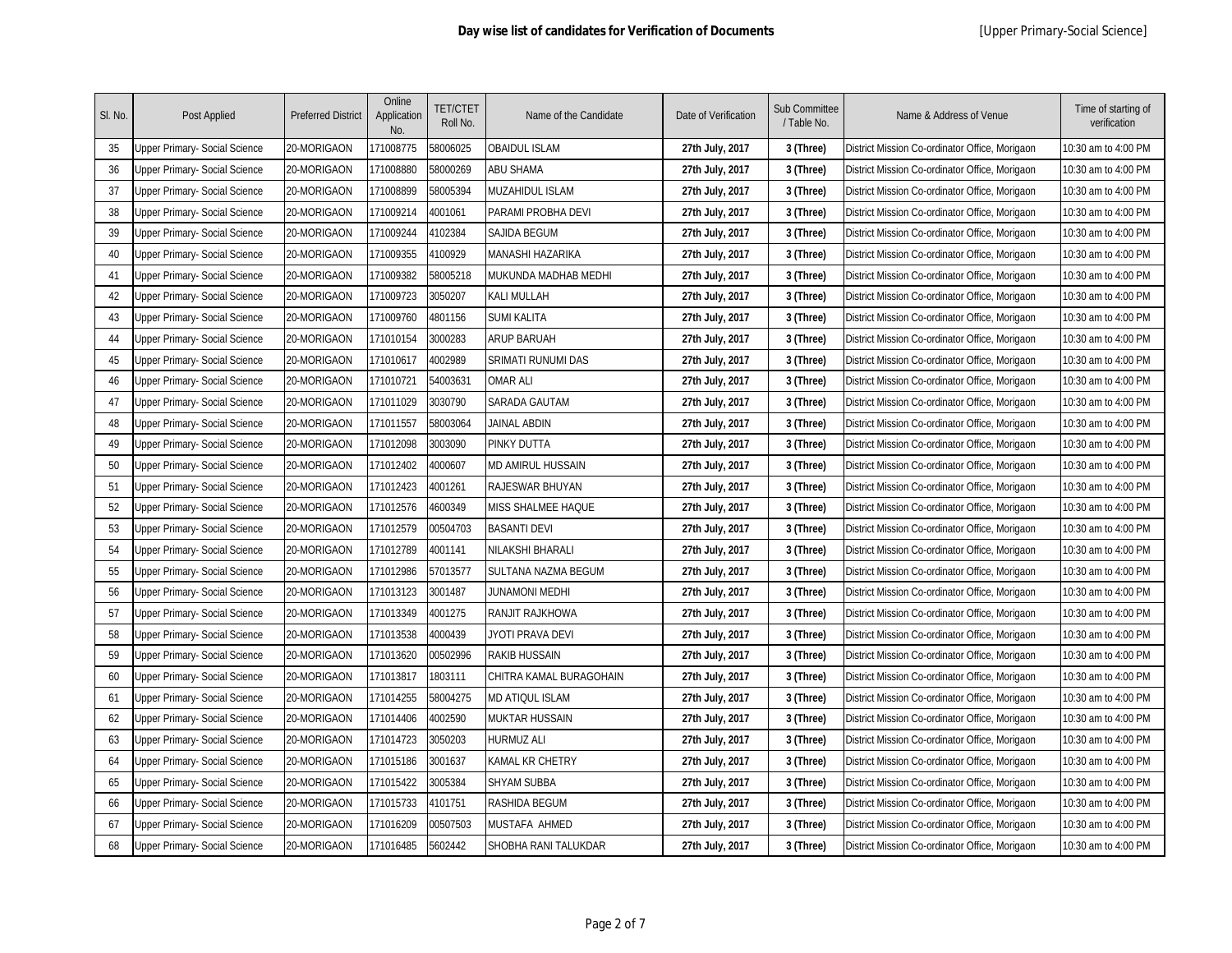| SI. No. | Post Applied                         | <b>Preferred District</b> | Online<br>Application<br>No. | <b>TET/CTET</b><br>Roll No. | Name of the Candidate  | Date of Verification | <b>Sub Committee</b><br>/ Table No. | Name & Address of Venue                        | Time of starting of<br>verification |
|---------|--------------------------------------|---------------------------|------------------------------|-----------------------------|------------------------|----------------------|-------------------------------------|------------------------------------------------|-------------------------------------|
| 69      | <b>Jpper Primary- Social Science</b> | 20-MORIGAON               | 171016774                    | 1002952                     | PRADIP KUMAR DEWRI     | 27th July, 2017      | 3 (Three)                           | District Mission Co-ordinator Office, Morigaon | 10:30 am to 4:00 PM                 |
| 70      | Upper Primary- Social Science        | 20-MORIGAON               | 171017072                    | 4001885                     | <b>DIPA BARMAN</b>     | 27th July, 2017      | 3 (Three)                           | District Mission Co-ordinator Office, Morigaon | 10:30 am to 4:00 PM                 |
| 71      | <b>Jpper Primary- Social Science</b> | 20-MORIGAON               | 171017515                    | 00504522                    | PALASH NATH            | 27th July, 2017      | 3 (Three)                           | District Mission Co-ordinator Office, Morigaon | 10:30 am to 4:00 PM                 |
| 72      | Jpper Primary- Social Science        | 20-MORIGAON               | 171018217                    | 3050231                     | MD SHAIJUDDIN AHMED    | 27th July, 2017      | 3 (Three)                           | District Mission Co-ordinator Office, Morigaon | 10:30 am to 4:00 PM                 |
| 73      | Jpper Primary- Social Science        | 20-MORIGAON               | 171019285                    | 4501856                     | <b>SEWALI DIHINGIA</b> | 27th July, 2017      | 3 (Three)                           | District Mission Co-ordinator Office, Morigaon | 10:30 am to 4:00 PM                 |
| 74      | Jpper Primary- Social Science        | 20-MORIGAON               | 171019298                    | 1002600                     | NIPU KALITA            | 27th July, 2017      | 3 (Three)                           | District Mission Co-ordinator Office, Morigaon | 10:30 am to 4:00 PM                 |
| 75      | Jpper Primary- Social Science        | 20-MORIGAON               | 171019828                    | )500711                     | RITA MANI DUTTA        | 27th July, 2017      | 3 (Three)                           | District Mission Co-ordinator Office, Morigaon | 10:30 am to 4:00 PM                 |
| 76      | Jpper Primary- Social Science        | 20-MORIGAON               | 171020144                    | 1502261                     | SIKHA MONI NATH        | 27th July, 2017      | 3 (Three)                           | District Mission Co-ordinator Office, Morigaon | 10:30 am to 4:00 PM                 |
| 77      | Jpper Primary- Social Science        | 20-MORIGAON               | 171020518                    | 3010218                     | DOLEE KALITA           | 27th July, 2017      | 3 (Three)                           | District Mission Co-ordinator Office, Morigaon | 10:30 am to 4:00 PM                 |
| 78      | Jpper Primary- Social Science        | 20-MORIGAON               | 171021208                    | 1001706                     | <b>BIKASH SARMA</b>    | 27th July, 2017      | 3 (Three)                           | District Mission Co-ordinator Office, Morigaon | 10:30 am to 4:00 PM                 |
| 79      | Jpper Primary- Social Science        | 20-MORIGAON               | 171021251                    | 3050180                     | <b>MD AKKAS ALI</b>    | 27th July, 2017      | 3 (Three)                           | District Mission Co-ordinator Office, Morigaon | 10:30 am to 4:00 PM                 |
| 80      | Jpper Primary- Social Science        | 20-MORIGAON               | 171021338                    | 4000503                     | LAKSHMAN NATH          | 27th July, 2017      | 3 (Three)                           | District Mission Co-ordinator Office, Morigaon | 10:30 am to 4:00 PM                 |
| 81      | Jpper Primary- Social Science        | 20-MORIGAON               | 171022217                    | 1900097                     | <b>BINITA HAZARIKA</b> | 27th July, 2017      | 3 (Three)                           | District Mission Co-ordinator Office, Morigaon | 10:30 am to 4:00 PM                 |
| 82      | Jpper Primary- Social Science        | 20-MORIGAON               | 171022271                    | 58008743                    | WAJIDA KHATUN          | 27th July, 2017      | 3 (Three)                           | District Mission Co-ordinator Office, Morigaon | 10:30 am to 4:00 PM                 |
| 83      | Jpper Primary- Social Science        | 20-MORIGAON               | 171022413                    | 4102079                     | PRANAB KUMAR BOL       | 27th July, 2017      | 3 (Three)                           | District Mission Co-ordinator Office, Morigaon | 10:30 am to 4:00 PM                 |
| 84      | Jpper Primary- Social Science        | 20-MORIGAON               | 171022622                    | 1102552                     | <b>SMRITI BHUYAN</b>   | 27th July, 2017      | 3 (Three)                           | District Mission Co-ordinator Office, Morigaon | 10:30 am to 4:00 PM                 |
| 85      | Jpper Primary- Social Science        | 20-MORIGAON               | 171022725                    | 28001240                    | <b>MD AJMAL</b>        | 27th July, 2017      | 3 (Three)                           | District Mission Co-ordinator Office, Morigaon | 10:30 am to 4:00 PM                 |
| 86      | Jpper Primary- Social Science        | 20-MORIGAON               | 171022864                    | 4000502                     | LAKSHI PRAVA DEVI      | 27th July, 2017      | 3 (Three)                           | District Mission Co-ordinator Office, Morigaon | 10:30 am to 4:00 PM                 |
| 87      | Jpper Primary- Social Science        | 20-MORIGAON               | 171023021                    | 3901477                     | PARAMA BORAH           | 27th July, 2017      | 3 (Three)                           | District Mission Co-ordinator Office, Morigaon | 10:30 am to 4:00 PM                 |
| 88      | Jpper Primary- Social Science        | 20-MORIGAON               | 171023676                    | 2800284                     | <b>MISS JULI DEVI</b>  | 27th July, 2017      | 3 (Three)                           | District Mission Co-ordinator Office, Morigaon | 10:30 am to 4:00 PM                 |
| 89      | <b>Jpper Primary- Social Science</b> | 20-MORIGAON               | 171023855                    | 2551340                     | CHANDRA DEKA           | 27th July, 2017      | 3 (Three)                           | District Mission Co-ordinator Office, Morigaon | 10:30 am to 4:00 PM                 |
| 90      | Jpper Primary- Social Science        | 20-MORIGAON               | 171024217                    | 3900530                     | <b>RAJIB SUT</b>       | 27th July, 2017      | 3 (Three)                           | District Mission Co-ordinator Office, Morigaon | 10:30 am to 4:00 PM                 |
| 91      | <b>Jpper Primary- Social Science</b> | 20-MORIGAON               | 171024437                    | 4501944                     | <b>BISHWAJIT BORAH</b> | 27th July, 2017      | 4 (Four)                            | District Mission Co-ordinator Office, Morigaon | 10:30 am to 4:00 PM                 |
| 92      | <b>Jpper Primary- Social Science</b> | 20-MORIGAON               | 171025187                    | 09526955                    | RAKESH YADAV           | 27th July, 2017      | 4 (Four)                            | District Mission Co-ordinator Office, Morigaon | 10:30 am to 4:00 PM                 |
| 93      | <b>Jpper Primary- Social Science</b> | 20-MORIGAON               | 171025229                    | 4600683                     | SUMPI DUTTA            | 27th July, 2017      | 4 (Four)                            | District Mission Co-ordinator Office, Morigaon | 10:30 am to 4:00 PM                 |
| 94      | Jpper Primary- Social Science        | 20-MORIGAON               | 171025296                    | 3010357                     | TRILOCHANA DEKA        | 27th July, 2017      | 4 (Four)                            | District Mission Co-ordinator Office, Morigaon | 10:30 am to 4:00 PM                 |
| 95      | Jpper Primary- Social Science        | 20-MORIGAON               | 171025332                    | 1003136                     | MAMATA BASAK           | 27th July, 2017      | 4 (Four)                            | District Mission Co-ordinator Office, Morigaon | 10:30 am to 4:00 PM                 |
| 96      | Jpper Primary- Social Science        | 20-MORIGAON               | 171026351                    | 58000269                    | <b>ABU SHAMA</b>       | 27th July, 2017      | 4 (Four)                            | District Mission Co-ordinator Office, Morigaon | 10:30 am to 4:00 PM                 |
| 97      | Jpper Primary- Social Science        | 20-MORIGAON               | 171026365                    | 58004912                    | MOJMIN JAHAN           | 27th July, 2017      | 4 (Four)                            | District Mission Co-ordinator Office, Morigaon | 10:30 am to 4:00 PM                 |
| 98      | Jpper Primary- Social Science        | 20-MORIGAON               | 171026460                    | 4300190                     | <b>MADHURI BORA</b>    | 27th July, 2017      | 4 (Four)                            | District Mission Co-ordinator Office, Morigaon | 10:30 am to 4:00 PM                 |
| 99      | Jpper Primary- Social Science        | 20-MORIGAON               | 171026612                    | 00504693                    | PURNA KANTA KAKATI     | 27th July, 2017      | 4 (Four)                            | District Mission Co-ordinator Office, Morigaon | 10:30 am to 4:00 PM                 |
| 100     | Jpper Primary- Social Science        | 20-MORIGAON               | 171027083                    | 1002571                     | NANDITA SARMA          | 27th July, 2017      | 4 (Four)                            | District Mission Co-ordinator Office, Morigaon | 10:30 am to 4:00 PM                 |
| 101     | Jpper Primary- Social Science        | 20-MORIGAON               | 171027094                    | 8008052                     | SHARIFUL ALOM          | 27th July, 2017      | 4 (Four)                            | District Mission Co-ordinator Office, Morigaon | 10:30 am to 4:00 PM                 |
| 102     | <b>Jpper Primary- Social Science</b> | 20-MORIGAON               | 171027326                    | 4102411                     | SANGITA RAJKHOWA       | 27th July, 2017      | 4 (Four)                            | District Mission Co-ordinator Office, Morigaon | 10:30 am to 4:00 PM                 |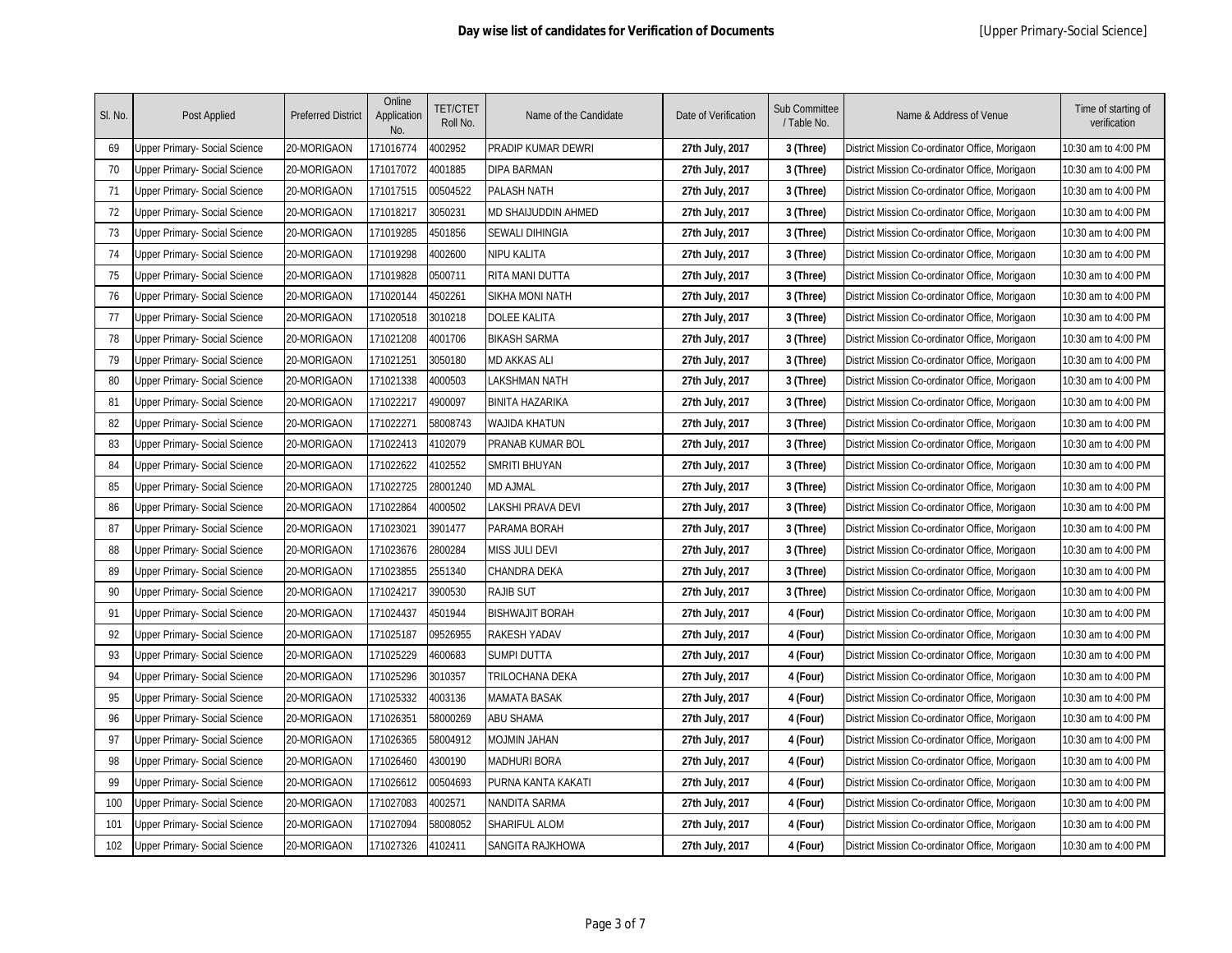| SI. No. | Post Applied                         | <b>Preferred District</b> | Online<br>Application<br>No. | <b>TET/CTET</b><br>Roll No. | Name of the Candidate    | Date of Verification | <b>Sub Committee</b><br>/ Table No. | Name & Address of Venue                        | Time of starting of<br>verification |
|---------|--------------------------------------|---------------------------|------------------------------|-----------------------------|--------------------------|----------------------|-------------------------------------|------------------------------------------------|-------------------------------------|
| 103     | Upper Primary- Social Science        | 20-MORIGAON               | 171027537                    | 3040452                     | <b>SUKLESWAR PATOR</b>   | 27th July, 2017      | 4 (Four)                            | District Mission Co-ordinator Office, Morigaon | 10:30 am to 4:00 PM                 |
| 104     | Jpper Primary- Social Science        | 20-MORIGAON               | 171027547                    | 4601242                     | PRANJAL ARANDHARA        | 27th July, 2017      | 4 (Four)                            | District Mission Co-ordinator Office, Morigaon | 10:30 am to 4:00 PM                 |
| 105     | Jpper Primary- Social Science        | 20-MORIGAON               | 171027741                    | 58007274                    | SADDAM.HUSSAIN.          | 27th July, 2017      | 4 (Four)                            | District Mission Co-ordinator Office, Morigaon | 10:30 am to 4:00 PM                 |
| 106     | <b>Jpper Primary- Social Science</b> | 20-MORIGAON               | 171027937                    | 68002507                    | <b>HARUNA BEGUM</b>      | 27th July, 2017      | 4 (Four)                            | District Mission Co-ordinator Office, Morigaon | 10:30 am to 4:00 PM                 |
| 107     | Jpper Primary- Social Science        | 20-MORIGAON               | 171028128                    | 1001872                     | DIGANTA HAZARIKA         | 27th July, 2017      | 4 (Four)                            | District Mission Co-ordinator Office, Morigaon | 10:30 am to 4:00 PM                 |
| 108     | Jpper Primary- Social Science        | 20-MORIGAON               | 171028371                    | 2201271                     | SUPREETI SARMAH BORUAH   | 27th July, 2017      | 4 (Four)                            | District Mission Co-ordinator Office, Morigaon | 10:30 am to 4:00 PM                 |
| 109     | Jpper Primary- Social Science        | 20-MORIGAON               | 171028541                    | 2050422                     | NOORSAND ALI MIRDHA      | 27th July, 2017      | 4 (Four)                            | District Mission Co-ordinator Office, Morigaon | 10:30 am to 4:00 PM                 |
| 110     | Jpper Primary- Social Science        | 20-MORIGAON               | 171028580                    | 1000136                     | BARNALI DEKA             | 27th July, 2017      | 4 (Four)                            | District Mission Co-ordinator Office, Morigaon | 10:30 am to 4:00 PM                 |
| 111     | Jpper Primary- Social Science        | 20-MORIGAON               | 171028586                    | 1003086                     | DIPANTI DEKA             | 27th July, 2017      | 4 (Four)                            | District Mission Co-ordinator Office, Morigaon | 10:30 am to 4:00 PM                 |
| 112     | Jpper Primary- Social Science        | 20-MORIGAON               | 171028796                    | 3050043                     | <b>BAHARUL ISLAM</b>     | 27th July, 2017      | 4 (Four)                            | District Mission Co-ordinator Office, Morigaon | 10:30 am to 4:00 PM                 |
| 113     | Jpper Primary- Social Science        | 20-MORIGAON               | 171028969                    | 1002519                     | <b>KRISHNA SAIKIA</b>    | 27th July, 2017      | 4 (Four)                            | District Mission Co-ordinator Office, Morigaon | 10:30 am to 4:00 PM                 |
| 114     | Jpper Primary- Social Science        | 20-MORIGAON               | 171028999                    | 4000444                     | JYOTSNA RANI DEVI        | 27th July, 2017      | 4 (Four)                            | District Mission Co-ordinator Office, Morigaon | 10:30 am to 4:00 PM                 |
| 115     | Jpper Primary- Social Science        | 20-MORIGAON               | 171029137                    | 1001271                     | RANGILI DEVI             | 27th July, 2017      | 4 (Four)                            | District Mission Co-ordinator Office, Morigaon | 10:30 am to 4:00 PM                 |
| 116     | <b>Jpper Primary- Social Science</b> | 20-MORIGAON               | 171029184                    | 3550201                     | CHITRALEKHA GOSWAMI      | 27th July, 2017      | 4 (Four)                            | District Mission Co-ordinator Office, Morigaon | 10:30 am to 4:00 PM                 |
| 117     | Jpper Primary- Social Science        | 20-MORIGAON               | 171029187                    | 4700020                     | ANJELIKA G BORGOHAIN     | 27th July, 2017      | 4 (Four)                            | District Mission Co-ordinator Office, Morigaon | 10:30 am to 4:00 PM                 |
| 118     | Jpper Primary- Social Science        | 20-MORIGAON               | 171029295                    | 1100360                     | DADUL KAKATI             | 27th July, 2017      | 4 (Four)                            | District Mission Co-ordinator Office, Morigaon | 10:30 am to 4:00 PM                 |
| 119     | Jpper Primary- Social Science        | 20-MORIGAON               | 171029428                    | 2601409                     | PAPUMONI BORTHAKUR       | 27th July, 2017      | 4 (Four)                            | District Mission Co-ordinator Office, Morigaon | 10:30 am to 4:00 PM                 |
| 120     | Jpper Primary- Social Science        | 20-MORIGAON               | 171030393                    | 3010313                     | <b>TAHSIN SIDDIKI</b>    | 27th July, 2017      | 4 (Four)                            | District Mission Co-ordinator Office, Morigaon | 10:30 am to 4:00 PM                 |
| 121     | Jpper Primary- Social Science        | 20-MORIGAON               | 171030633                    | 4000997                     | MRIDUL CHETRY            | 27th July, 2017      | 4 (Four)                            | District Mission Co-ordinator Office, Morigaon | 10:30 am to 4:00 PM                 |
| 122     | Jpper Primary- Social Science        | 20-MORIGAON               | 171030768                    | 28001589                    | <b>OBAIDUL ISLAM</b>     | 27th July, 2017      | 4 (Four)                            | District Mission Co-ordinator Office, Morigaon | 10:30 am to 4:00 PM                 |
| 123     | Jpper Primary- Social Science        | 20-MORIGAON               | 171030892                    | 58005363                    | <b>MUSTAHID ALAM</b>     | 27th July, 2017      | 4 (Four)                            | District Mission Co-ordinator Office, Morigaon | 10:30 am to 4:00 PM                 |
| 124     | Jpper Primary- Social Science        | 20-MORIGAON               | 171031329                    | 1500655                     | KAKALI BARUAH BHUYAN     | 27th July, 2017      | 4 (Four)                            | District Mission Co-ordinator Office, Morigaon | 10:30 am to 4:00 PM                 |
| 125     | <b>Jpper Primary- Social Science</b> | 20-MORIGAON               | 171031454                    | 1000946                     | SHAMIM RAHMAN            | 27th July, 2017      | 4 (Four)                            | District Mission Co-ordinator Office, Morigaon | 10:30 am to 4:00 PM                 |
| 126     | Jpper Primary- Social Science        | 20-MORIGAON               | 171031505                    | 3040352                     | NAZMA GULSHAN NAHAR      | 27th July, 2017      | 4 (Four)                            | District Mission Co-ordinator Office, Morigaon | 10:30 am to 4:00 PM                 |
| 127     | Jpper Primary- Social Science        | 20-MORIGAON               | 171031631                    | 1200880                     | MANOJ KR BORA            | 27th July, 2017      | 4 (Four)                            | District Mission Co-ordinator Office, Morigaon | 10:30 am to 4:00 PM                 |
| 128     | Jpper Primary- Social Science        | 20-MORIGAON               | 171031730                    | 58005431                    | NAHIDA IMTIAJ KHANAM     | 27th July, 2017      | 4 (Four)                            | District Mission Co-ordinator Office, Morigaon | 10:30 am to 4:00 PM                 |
| 129     | Jpper Primary- Social Science        | 20-MORIGAON               | 171031876                    | 2601169                     | <b>MRS JAGRITI BORAH</b> | 27th July, 2017      | 4 (Four)                            | District Mission Co-ordinator Office, Morigaon | 10:30 am to 4:00 PM                 |
| 130     | Jpper Primary- Social Science        | 20-MORIGAON               | 171031950                    | 1600336                     | PALLABI GOGOI            | 27th July, 2017      | 4 (Four)                            | District Mission Co-ordinator Office, Morigaon | 10:30 am to 4:00 PM                 |
| 131     | Jpper Primary- Social Science        | 20-MORIGAON               | 171032094                    | 1600129                     | <b>DILIP GOGOI</b>       | 27th July, 2017      | 4 (Four)                            | District Mission Co-ordinator Office, Morigaon | 10:30 am to 4:00 PM                 |
| 132     | Jpper Primary- Social Science        | 20-MORIGAON               | 171032114                    | 54004091                    | RITU MONI SARMAH         | 27th July, 2017      | 4 (Four)                            | District Mission Co-ordinator Office, Morigaon | 10:30 am to 4:00 PM                 |
| 133     | Jpper Primary- Social Science        | 20-MORIGAON               | 171032293                    | 1102084                     | PRANABJYOTI BARUAH       | 27th July, 2017      | 4 (Four)                            | District Mission Co-ordinator Office, Morigaon | 10:30 am to 4:00 PM                 |
| 134     | Jpper Primary- Social Science        | 20-MORIGAON               | 171032716                    | 2601462                     | POPY CHANGMAI            | 27th July, 2017      | 4 (Four)                            | District Mission Co-ordinator Office, Morigaon | 10:30 am to 4:00 PM                 |
| 135     | <b>Jpper Primary- Social Science</b> | 20-MORIGAON               | 171032855                    | 07321305                    | DHARMENDRA KUMAR         | 27th July, 2017      | 4 (Four)                            | District Mission Co-ordinator Office, Morigaon | 10:30 am to 4:00 PM                 |
| 136     | <b>Jpper Primary- Social Science</b> | 20-MORIGAON               | 171033006                    | 4002656                     | PRABUDH BORDOLOI         | 27th July, 2017      | 4 (Four)                            | District Mission Co-ordinator Office, Morigaon | 10:30 am to 4:00 PM                 |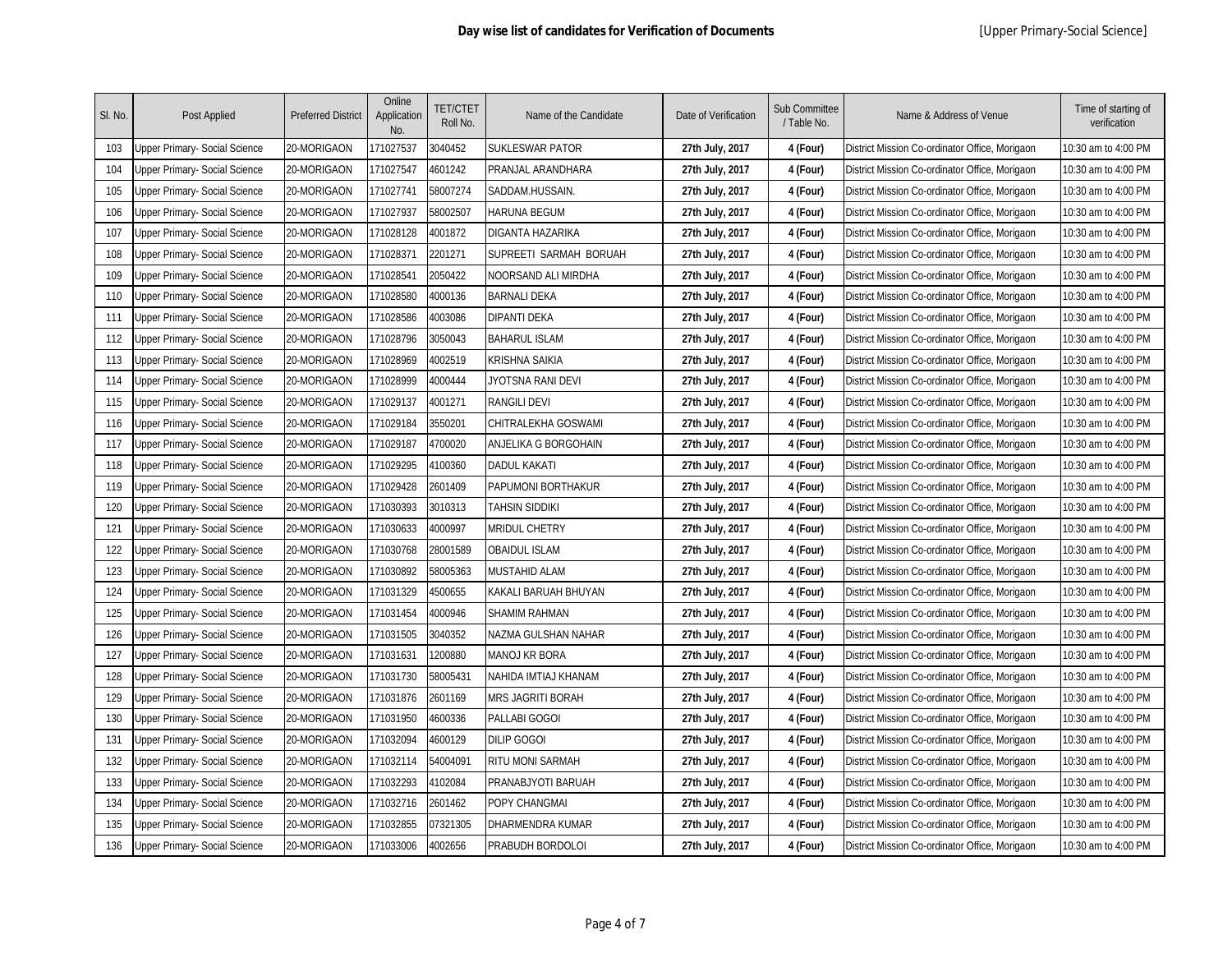| SI. No. | Post Applied                         | <b>Preferred District</b> | Online<br>Application<br>No. | <b>TET/CTET</b><br>Roll No. | Name of the Candidate    | Date of Verification | <b>Sub Committee</b><br>/ Table No. | Name & Address of Venue                        | Time of starting of<br>verification |
|---------|--------------------------------------|---------------------------|------------------------------|-----------------------------|--------------------------|----------------------|-------------------------------------|------------------------------------------------|-------------------------------------|
| 137     | Upper Primary- Social Science        | 20-MORIGAON               | 171033123                    | 3540758                     | TRAILOKYA MOHAN NATH     | 27th July, 2017      | 4 (Four)                            | District Mission Co-ordinator Office, Morigaon | 10:30 am to 4:00 PM                 |
| 138     | Jpper Primary- Social Science        | 20-MORIGAON               | 171033291                    | 3550585                     | <b>MOIDUL ISLAM</b>      | 27th July, 2017      | 4 (Four)                            | District Mission Co-ordinator Office, Morigaon | 10:30 am to 4:00 PM                 |
| 139     | Jpper Primary- Social Science        | 20-MORIGAON               | 171033367                    | 4001233                     | PRASANTA BORA            | 27th July, 2017      | 4 (Four)                            | District Mission Co-ordinator Office, Morigaon | 10:30 am to 4:00 PM                 |
| 140     | <b>Jpper Primary- Social Science</b> | 20-MORIGAON               | 171033518                    | 2602662                     | DEBA PRASANNA BORA       | 27th July, 2017      | 4 (Four)                            | District Mission Co-ordinator Office, Morigaon | 10:30 am to 4:00 PM                 |
| 141     | Jpper Primary- Social Science        | 20-MORIGAON               | 171033621                    | 2604313                     | SUSANTA BORAH            | 27th July, 2017      | 4 (Four)                            | District Mission Co-ordinator Office, Morigaon | 10:30 am to 4:00 PM                 |
| 142     | Jpper Primary- Social Science        | 20-MORIGAON               | 171033658                    | 3004648                     | <b>ANJUMONI BARUAH</b>   | 27th July, 2017      | 4 (Four)                            | District Mission Co-ordinator Office, Morigaon | 10:30 am to 4:00 PM                 |
| 143     | Jpper Primary- Social Science        | 20-MORIGAON               | 171033735                    | 1200039                     | <b>ABINASH SARMAH</b>    | 27th July, 2017      | 4 (Four)                            | District Mission Co-ordinator Office, Morigaon | 10:30 am to 4:00 PM                 |
| 144     | Jpper Primary- Social Science        | 20-MORIGAON               | 171033884                    | 1102716                     | SRI RAJESH KALITA        | 27th July, 2017      | 4 (Four)                            | District Mission Co-ordinator Office, Morigaon | 10:30 am to 4:00 PM                 |
| 145     | Jpper Primary- Social Science        | 20-MORIGAON               | 171033947                    | 3020305                     | PRASANTA KALITA          | 27th July, 2017      | 4 (Four)                            | District Mission Co-ordinator Office, Morigaon | 10:30 am to 4:00 PM                 |
| 146     | Jpper Primary- Social Science        | 20-MORIGAON               | 171033971                    | 2901393                     | SYED ABUL HUSSAIN        | 27th July, 2017      | 4 (Four)                            | District Mission Co-ordinator Office, Morigaon | 10:30 am to 4:00 PM                 |
| 147     | Jpper Primary- Social Science        | 20-MORIGAON               | 171034016                    | 4102497                     | <b>BALU RAM NATH</b>     | 27th July, 2017      | 4 (Four)                            | District Mission Co-ordinator Office, Morigaon | 10:30 am to 4:00 PM                 |
| 148     | Jpper Primary- Social Science        | 20-MORIGAON               | 171034371                    | 3010018                     | AMIT DUTTA               | 27th July, 2017      | 4 (Four)                            | District Mission Co-ordinator Office, Morigaon | 10:30 am to 4:00 PM                 |
| 149     | Jpper Primary- Social Science        | 20-MORIGAON               | 171034433                    | 1600638                     | SIKHA MONI CHANGMAI      | 27th July, 2017      | 4 (Four)                            | District Mission Co-ordinator Office, Morigaon | 10:30 am to 4:00 PM                 |
| 150     | <b>Jpper Primary- Social Science</b> | 20-MORIGAON               | 171034516                    | 3010542                     | <b>BHARATI DEBNATH</b>   | 27th July, 2017      | 4 (Four)                            | District Mission Co-ordinator Office, Morigaon | 10:30 am to 4:00 PM                 |
| 151     | Jpper Primary- Social Science        | 20-MORIGAON               | 171034587                    | 0501513                     | SIKHA MONI CHOUDHURY     | 27th July, 2017      | 4 (Four)                            | District Mission Co-ordinator Office, Morigaon | 10:30 am to 4:00 PM                 |
| 152     | Jpper Primary- Social Science        | 20-MORIGAON               | 171034672                    | 3040290                     | MD NASIR UDDIN MIR       | 27th July, 2017      | 4 (Four)                            | District Mission Co-ordinator Office, Morigaon | 10:30 am to 4:00 PM                 |
| 153     | Jpper Primary- Social Science        | 20-MORIGAON               | 171034736                    | 4801966                     | LEENA BORAH              | 27th July, 2017      | 4 (Four)                            | District Mission Co-ordinator Office, Morigaon | 10:30 am to 4:00 PM                 |
| 154     | Jpper Primary- Social Science        | 20-MORIGAON               | 171034742                    | 3040169                     | <b>MD JULHAS UDDIN</b>   | 27th July, 2017      | 4 (Four)                            | District Mission Co-ordinator Office, Morigaon | 10:30 am to 4:00 PM                 |
| 155     | Jpper Primary- Social Science        | 20-MORIGAON               | 171034777                    | 3040351                     | <b>MD NAZIRUL ISLAM</b>  | 27th July, 2017      | 4 (Four)                            | District Mission Co-ordinator Office, Morigaon | 10:30 am to 4:00 PM                 |
| 156     | Jpper Primary- Social Science        | 20-MORIGAON               | 171034810                    | 3040399                     | <b>MRS ROMISA BEGUM</b>  | 27th July, 2017      | 4 (Four)                            | District Mission Co-ordinator Office, Morigaon | 10:30 am to 4:00 PM                 |
| 157     | Jpper Primary- Social Science        | 20-MORIGAON               | 171035014                    | 58008375                    | SYADA NAZIRA AHMED       | 27th July, 2017      | 4 (Four)                            | District Mission Co-ordinator Office, Morigaon | 10:30 am to 4:00 PM                 |
| 158     | Jpper Primary- Social Science        | 20-MORIGAON               | 171035277                    | 00821149                    | RAM KISHOR PD SINGH      | 27th July, 2017      | 4 (Four)                            | District Mission Co-ordinator Office, Morigaon | 10:30 am to 4:00 PM                 |
| 159     | <b>Jpper Primary- Social Science</b> | 20-MORIGAON               | 171035597                    | 4000565                     | <b>MAUCHUMI SAIKIA</b>   | 27th July, 2017      | 4 (Four)                            | District Mission Co-ordinator Office, Morigaon | 10:30 am to 4:00 PM                 |
| 160     | Jpper Primary- Social Science        | 20-MORIGAON               | 171035824                    | 3006944                     | <b>DEEP BORAH</b>        | 27th July, 2017      | 4 (Four)                            | District Mission Co-ordinator Office, Morigaon | 10:30 am to 4:00 PM                 |
| 161     | Jpper Primary- Social Science        | 20-MORIGAON               | 171035835                    | 2011412                     | NARESWAR RABHA           | 27th July, 2017      | 4 (Four)                            | District Mission Co-ordinator Office, Morigaon | 10:30 am to 4:00 PM                 |
| 162     | Jpper Primary- Social Science        | 20-MORIGAON               | 171035956                    | 3050225                     | MD SAIFUL MANIK TALUKDAR | 27th July, 2017      | 4 (Four)                            | District Mission Co-ordinator Office, Morigaon | 10:30 am to 4:00 PM                 |
| 163     | Jpper Primary- Social Science        | 20-MORIGAON               | 171036221                    | 64004441                    | SAIRUDDIN AHMED          | 27th July, 2017      | 4 (Four)                            | District Mission Co-ordinator Office, Morigaon | 10:30 am to 4:00 PM                 |
| 164     | Jpper Primary- Social Science        | 20-MORIGAON               | 171036223                    | 1200807                     | LIPIKA SAHARIA           | 27th July, 2017      | 4 (Four)                            | District Mission Co-ordinator Office, Morigaon | 10:30 am to 4:00 PM                 |
| 165     | Jpper Primary- Social Science        | 20-MORIGAON               | 171036248                    | 1800016                     | <b>AJOY KR BARUAH</b>    | 27th July, 2017      | 4 (Four)                            | District Mission Co-ordinator Office, Morigaon | 10:30 am to 4:00 PM                 |
| 166     | Jpper Primary- Social Science        | 20-MORIGAON               | 171036259                    | 57008591                    | <b>MUFLIHA NAZMA</b>     | 27th July, 2017      | 4 (Four)                            | District Mission Co-ordinator Office, Morigaon | 10:30 am to 4:00 PM                 |
| 167     | Jpper Primary- Social Science        | 20-MORIGAON               | 171036355                    | 58004835                    | MOFIZUDDIN AHMED         | 27th July, 2017      | 4 (Four)                            | District Mission Co-ordinator Office, Morigaon | 10:30 am to 4:00 PM                 |
| 168     | Jpper Primary- Social Science        | 20-MORIGAON               | 171036525                    | 58002576                    | HASSAN MD AFZALUR RAHMAN | 27th July, 2017      | 4 (Four)                            | District Mission Co-ordinator Office, Morigaon | 10:30 am to 4:00 PM                 |
| 169     | <b>Jpper Primary- Social Science</b> | 20-MORIGAON               | 171036570                    | 09016268                    | SANTOSH KUMAR            | 27th July, 2017      | 4 (Four)                            | District Mission Co-ordinator Office, Morigaon | 10:30 am to 4:00 PM                 |
| 170     | <b>Jpper Primary- Social Science</b> | 20-MORIGAON               | 171036577                    | 4001242                     | PRIYATTAMA DEVI          | 27th July, 2017      | 4 (Four)                            | District Mission Co-ordinator Office, Morigaon | 10:30 am to 4:00 PM                 |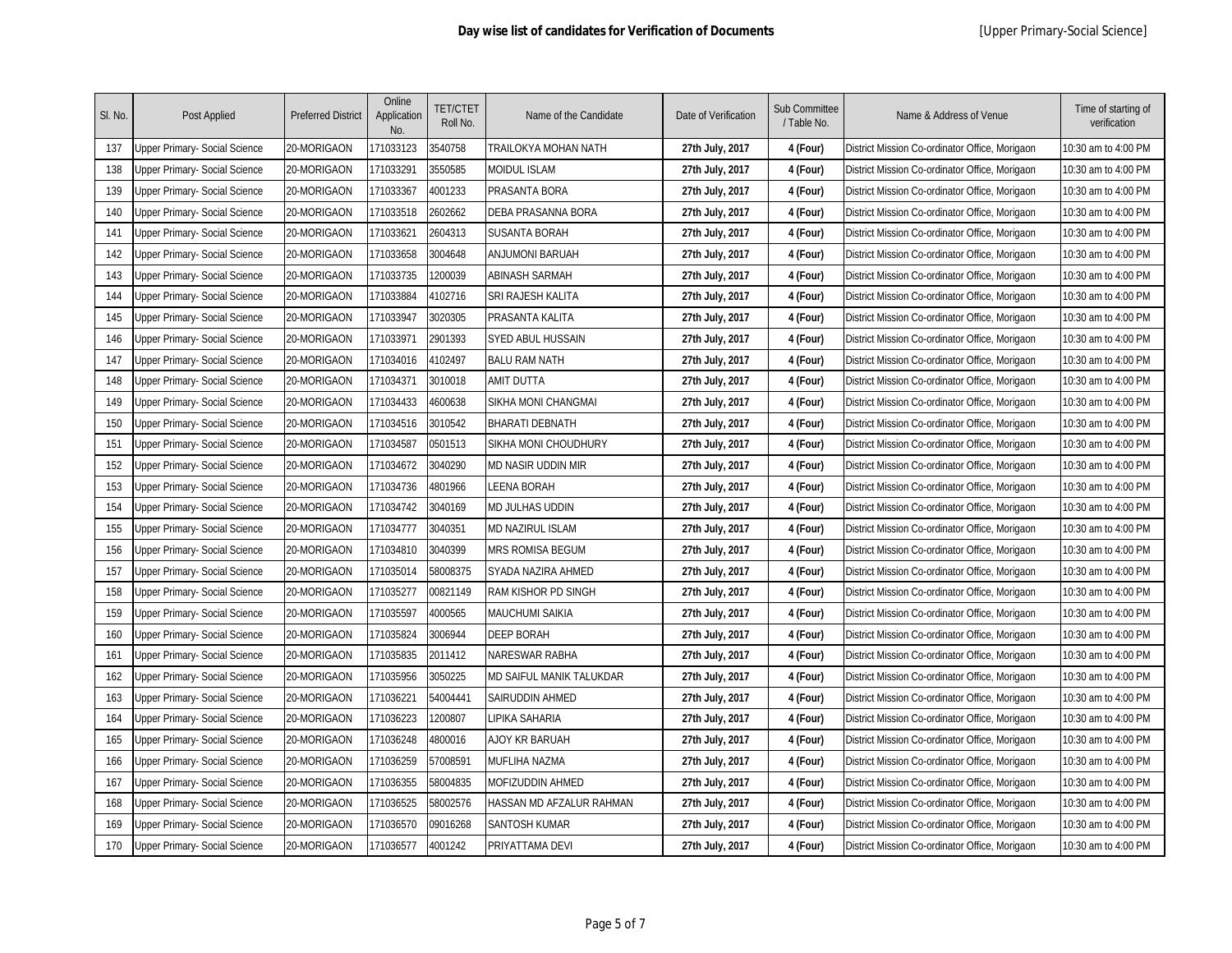| SI. No. | Post Applied                         | <b>Preferred District</b> | Online<br>Application<br>No. | <b>TET/CTET</b><br>Roll No. | Name of the Candidate      | Date of Verification | <b>Sub Committee</b><br>/ Table No. | Name & Address of Venue                        | Time of starting of<br>verification |
|---------|--------------------------------------|---------------------------|------------------------------|-----------------------------|----------------------------|----------------------|-------------------------------------|------------------------------------------------|-------------------------------------|
| 171     | Upper Primary- Social Science        | 20-MORIGAON               | 171036655                    | 1300127                     | <b>HIREN BORA</b>          | 27th July, 2017      | 4 (Four)                            | District Mission Co-ordinator Office, Morigaon | 10:30 am to 4:00 PM                 |
| 172     | Jpper Primary- Social Science        | 20-MORIGAON               | 171037176                    | 4600200                     | JHARNA GOGOI               | 27th July, 2017      | 4 (Four)                            | District Mission Co-ordinator Office, Morigaon | 10:30 am to 4:00 PM                 |
| 173     | <b>Jpper Primary- Social Science</b> | 20-MORIGAON               | 171037333                    | 00506654                    | <b>DEBAJIT GOGOI</b>       | 27th July, 2017      | 4 (Four)                            | District Mission Co-ordinator Office, Morigaon | 10:30 am to 4:00 PM                 |
| 174     | Jpper Primary- Social Science        | 20-MORIGAON               | 171037363                    | 2200967                     | PROTIMA GGOI               | 27th July, 2017      | 4 (Four)                            | District Mission Co-ordinator Office, Morigaon | 10:30 am to 4:00 PM                 |
| 175     | Jpper Primary- Social Science        | 20-MORIGAON               | 171037410                    | 1100193                     | <b>BANAHANGSHI GOSWAMI</b> | 27th July, 2017      | 4 (Four)                            | District Mission Co-ordinator Office, Morigaon | 10:30 am to 4:00 PM                 |
| 176     | Jpper Primary- Social Science        | 20-MORIGAON               | 171037520                    | 07322826                    | MANOJ KUMAR PAL            | 27th July, 2017      | 4 (Four)                            | District Mission Co-ordinator Office, Morigaon | 10:30 am to 4:00 PM                 |
| 177     | Jpper Primary- Social Science        | 20-MORIGAON               | 171037527                    | 601059                      | KAMALA KAKATI              | 27th July, 2017      | 4 (Four)                            | District Mission Co-ordinator Office, Morigaon | 10:30 am to 4:00 PM                 |
| 178     | Jpper Primary- Social Science        | 20-MORIGAON               | 171037825                    | 3040222                     | MD ABDUL REJAQUE           | 27th July, 2017      | 4 (Four)                            | District Mission Co-ordinator Office, Morigaon | 10:30 am to 4:00 PM                 |
| 179     | Jpper Primary- Social Science        | 20-MORIGAON               | 171037845                    | 28001952                    | SHANAS HALMI HANUM         | 27th July, 2017      | 4 (Four)                            | District Mission Co-ordinator Office, Morigaon | 10:30 am to 4:00 PM                 |
| 180     | Jpper Primary- Social Science        | 20-MORIGAON               | 171038035                    | 1100987                     | MD ABDUR RAHMAN KHAN       | 27th July, 2017      | 4 (Four)                            | District Mission Co-ordinator Office, Morigaon | 10:30 am to 4:00 PM                 |
| 181     | Jpper Primary- Social Science        | 20-MORIGAON               | 171038060                    | 1802264                     | UTTAM PHUKON               | 27th July, 2017      | 5 (Five)                            | District Mission Co-ordinator Office, Morigaon | 10:30 am to 4:00 PM                 |
| 182     | Jpper Primary- Social Science        | 20-MORIGAON               | 171038152                    | 1000120                     | <b>BAHARUL ISLAM</b>       | 27th July, 2017      | 5 (Five)                            | District Mission Co-ordinator Office, Morigaon | 10:30 am to 4:00 PM                 |
| 183     | Jpper Primary- Social Science        | 20-MORIGAON               | 171038594                    | 1002841                     | RATAN KUMAR TALUKDAR       | 27th July, 2017      | 5 (Five)                            | District Mission Co-ordinator Office, Morigaon | 10:30 am to 4:00 PM                 |
| 184     | Jpper Primary- Social Science        | 20-MORIGAON               | 171038596                    | 1000022                     | <b>ADITYA SAIKIA</b>       | 27th July, 2017      | 5 (Five)                            | District Mission Co-ordinator Office, Morigaon | 10:30 am to 4:00 PM                 |
| 185     | Jpper Primary- Social Science        | 20-MORIGAON               | 171039353                    | 4104730                     | PADMA KANTA NATH           | 27th July, 2017      | 5 (Five)                            | District Mission Co-ordinator Office, Morigaon | 10:30 am to 4:00 PM                 |
| 186     | Jpper Primary- Social Science        | 20-MORIGAON               | 171039392                    | 1103391                     | <b>CHUMU SAIKIA</b>        | 27th July, 2017      | 5 (Five)                            | District Mission Co-ordinator Office, Morigaon | 10:30 am to 4:00 PM                 |
| 187     | Jpper Primary- Social Science        | 20-MORIGAON               | 171039625                    | 48000900                    | JAHANOOR RAHMAN            | 27th July, 2017      | 5 (Five)                            | District Mission Co-ordinator Office, Morigaon | 10:30 am to 4:00 PM                 |
| 188     | Jpper Primary- Social Science        | 20-MORIGAON               | 171039638                    | 2800372                     | NILA MONI MEDHI            | 27th July, 2017      | 5 (Five)                            | District Mission Co-ordinator Office, Morigaon | 10:30 am to 4:00 PM                 |
| 189     | Jpper Primary- Social Science        | 20-MORIGAON               | 171039699                    | 4900600                     | RASHMI REKHA BORAH         | 27th July, 2017      | 5 (Five)                            | District Mission Co-ordinator Office, Morigaon | 10:30 am to 4:00 PM                 |
| 190     | Jpper Primary- Social Science        | 20-MORIGAON               | 171039738                    | 4103006                     | MD. MAHIBUR RAHMAN         | 27th July, 2017      | 5 (Five)                            | District Mission Co-ordinator Office, Morigaon | 10:30 am to 4:00 PM                 |
| 191     | Jpper Primary- Social Science        | 20-MORIGAON               | 171039900                    | 3004126                     | <b>RAJIV DAS</b>           | 27th July, 2017      | 5 (Five)                            | District Mission Co-ordinator Office, Morigaon | 10:30 am to 4:00 PM                 |
| 192     | Jpper Primary- Social Science        | 20-MORIGAON               | 171039942                    | 58003301                    | JIABUR RAHMAN              | 27th July, 2017      | 5 (Five)                            | District Mission Co-ordinator Office, Morigaon | 10:30 am to 4:00 PM                 |
| 193     | Jpper Primary- Social Science        | 20-MORIGAON               | 171040102                    | 4001442                     | SMT DIPIKA DEVI            | 27th July, 2017      | 5 (Five)                            | District Mission Co-ordinator Office, Morigaon | 10:30 am to 4:00 PM                 |
| 194     | <b>Jpper Primary- Social Science</b> | 20-MORIGAON               | 171040253                    | 4000417                     | jitumoni bordoloi          | 27th July, 2017      | 5 (Five)                            | District Mission Co-ordinator Office, Morigaon | 10:30 am to 4:00 PM                 |
| 195     | Jpper Primary- Social Science        | 20-MORIGAON               | 171040375                    | 58001769                    | DILUWARA BEGUM             | 27th July, 2017      | 5 (Five)                            | District Mission Co-ordinator Office, Morigaon | 10:30 am to 4:00 PM                 |
| 196     | Jpper Primary- Social Science        | 20-MORIGAON               | 171040388                    | 4001530                     | RAJDEEP NATH               | 27th July, 2017      | 5 (Five)                            | District Mission Co-ordinator Office, Morigaon | 10:30 am to 4:00 PM                 |
| 197     | Jpper Primary- Social Science        | 20-MORIGAON               | 171040806                    | 3003625                     | RUPALI BORA                | 27th July, 2017      | 5 (Five)                            | District Mission Co-ordinator Office, Morigaon | 10:30 am to 4:00 PM                 |
| 198     | Jpper Primary- Social Science        | 20-MORIGAON               | 171040847                    | 4105240                     | DULAL CHANDRA NATH         | 27th July, 2017      | 5 (Five)                            | District Mission Co-ordinator Office, Morigaon | 10:30 am to 4:00 PM                 |
| 199     | Jpper Primary- Social Science        | 20-MORIGAON               | 171040945                    | 58005413                    | NABAJYOTI BORUAH           | 27th July, 2017      | 5 (Five)                            | District Mission Co-ordinator Office, Morigaon | 10:30 am to 4:00 PM                 |
| 200     | Jpper Primary- Social Science        | 20-MORIGAON               | 171041173                    | 1001099                     | MUNMUN SARMAH              | 27th July, 2017      | 5 (Five)                            | District Mission Co-ordinator Office, Morigaon | 10:30 am to 4:00 PM                 |
| 201     | Jpper Primary- Social Science        | 20-MORIGAON               | 171041255                    | 3540242                     | HARUN RASHID               | 27th July, 2017      | 5 (Five)                            | District Mission Co-ordinator Office, Morigaon | 10:30 am to 4:00 PM                 |
| 202     | Jpper Primary- Social Science        | 20-MORIGAON               | 171041308                    | 07916604                    | RAMANAND GUPTA             | 27th July, 2017      | 5 (Five)                            | District Mission Co-ordinator Office, Morigaon | 10:30 am to 4:00 PM                 |
| 203     | <b>Jpper Primary- Social Science</b> | 20-MORIGAON               | 171041339                    | 07916604                    | RAMANAND GUPTA             | 27th July, 2017      | 5 (Five)                            | District Mission Co-ordinator Office, Morigaon | 10:30 am to 4:00 PM                 |
| 204     | Upper Primary- Social Science        | 20-MORIGAON               | 171041513                    | 4501346                     | NIRALA CHETIA DEKA         | 27th July, 2017      | 5 (Five)                            | District Mission Co-ordinator Office, Morigaon | 10:30 am to 4:00 PM                 |